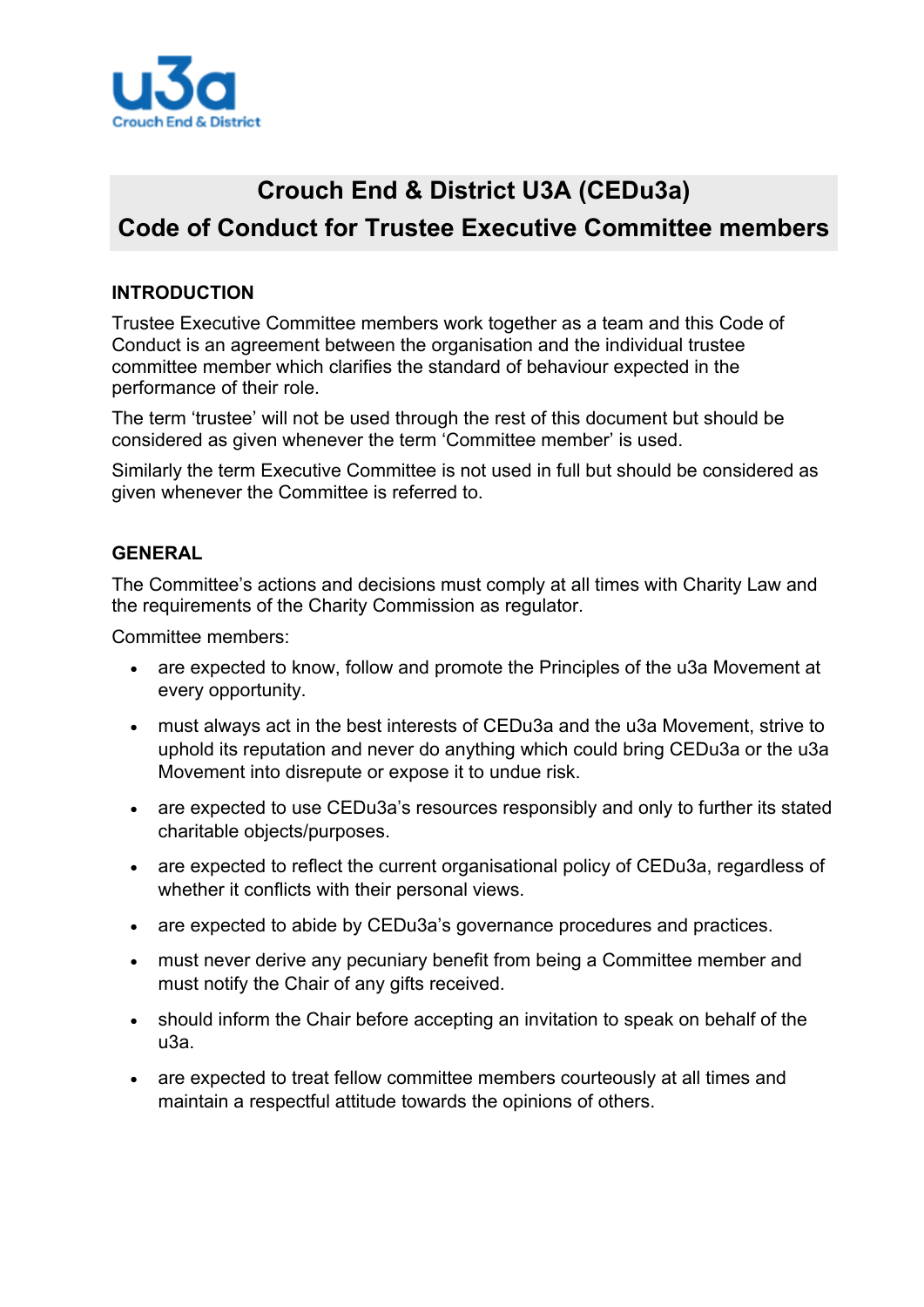

- must respect organisational, committee and individual confidentiality at all times.
- are expected to lead on specific developmental, operational or policy areas allocated to them, or to take up an officer post if practicable.

## **SPECIFIC – COMMITTEE MEETINGS**

## *Preparation for and attendance*

Committee members are expected to study the agenda and all supporting papers prior to the meeting and strive to attend all meetings. Punctual arrival is expected at all meetings, unless exceptional circumstances apply. If a committee member fails to attend 3 consecutive meetings in person they will be required to meet together with the Chair and a Vice Chair to consider their future on the Committee, regardless of remaining length of tenure as a trustee. Discretion may be applied by the Chair with regard to the occasional joining of meetings online when circumstances dictate.

## *Conflict of Interest*

Committee members must declare a conflict or possible conflict of interest at the start of the Committee meeting or at the earliest possible opportunity. The Chair will then decide whether to exclude the member from a particular item or even from the whole meeting. In the event that the Chair has a conflict of interest, then the committee should request a Vice Chair to rule on the matter.

#### *Power to make decisions*

Committee members are encouraged to work towards consensus on all issues or items discussed if at all possible. Should consensus on an issue or item not be achievable, as a last resort a final decision will be taken as a result of a majority vote in favour by those members of the committee who are Trustees and present at the time. If a majority vote is not reached, the Chair has authority to make the final decision. No committee member has the authority to act in isolation.

#### *Minutes*

Decisions made by the Committee are minuted and once approved, the action points are available in summary form on the CEDU3A website.

#### *Confidentiality*

In order that all Committee members feel comfortable expressing their views and ideas it is essential that everybody maintains complete confidentiality outside the Committee at all times, other than strict adherence to information freely available in summary minutes available on the CEDU3A website.